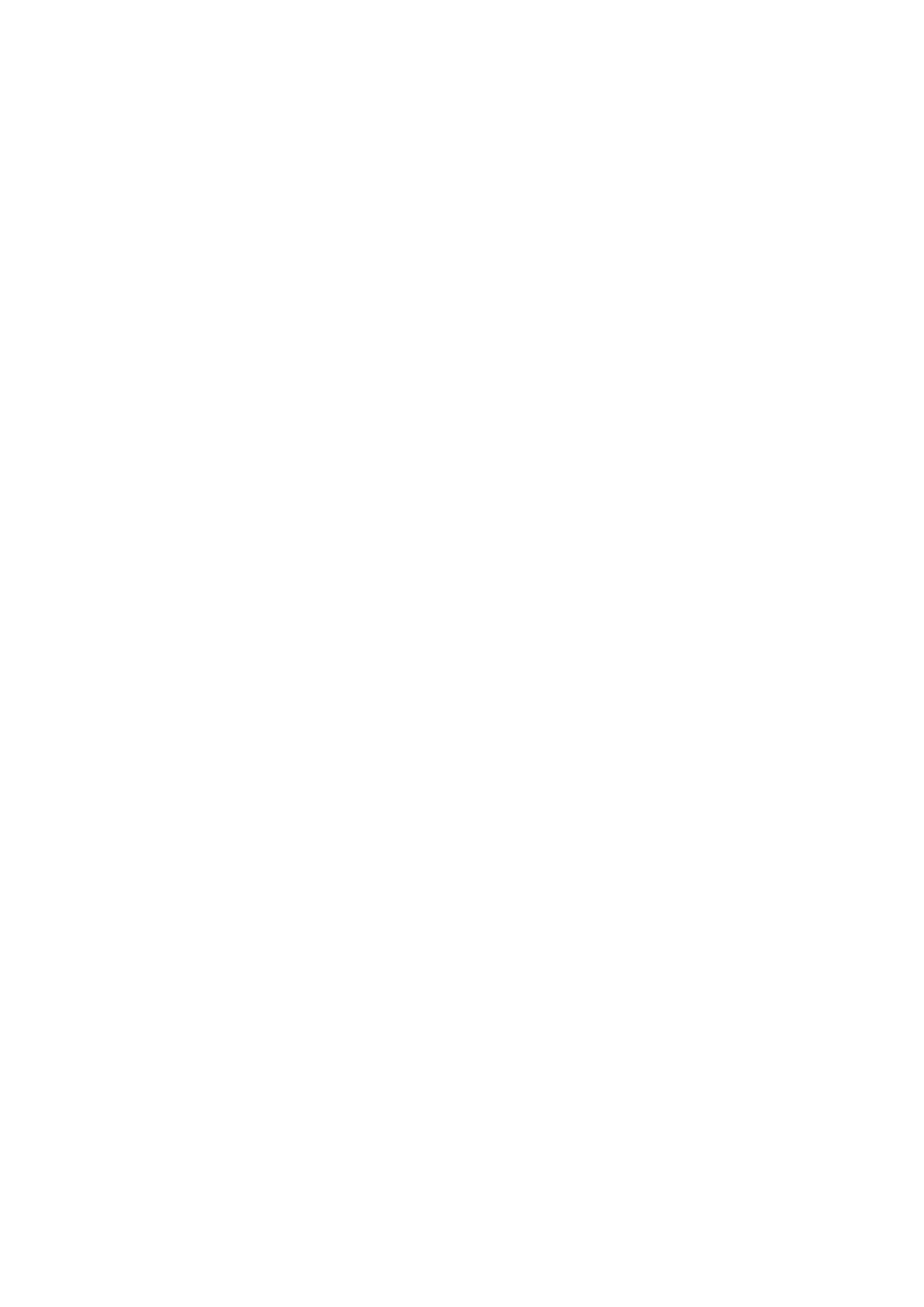### **Foreword**

The town council has continued to offer service to the community that includes garbage collection, street lighting, road maintenance, street sweeping and garden and open space maintenance among others.

 There has been increased migration as such, the population in the town increased the cost of provision of services raised and there has been increased pressure on existing council facilities and increased the demand for better service delivery especially in view of the fact that the town has been elevated to municipal status.

**Okurut vincent**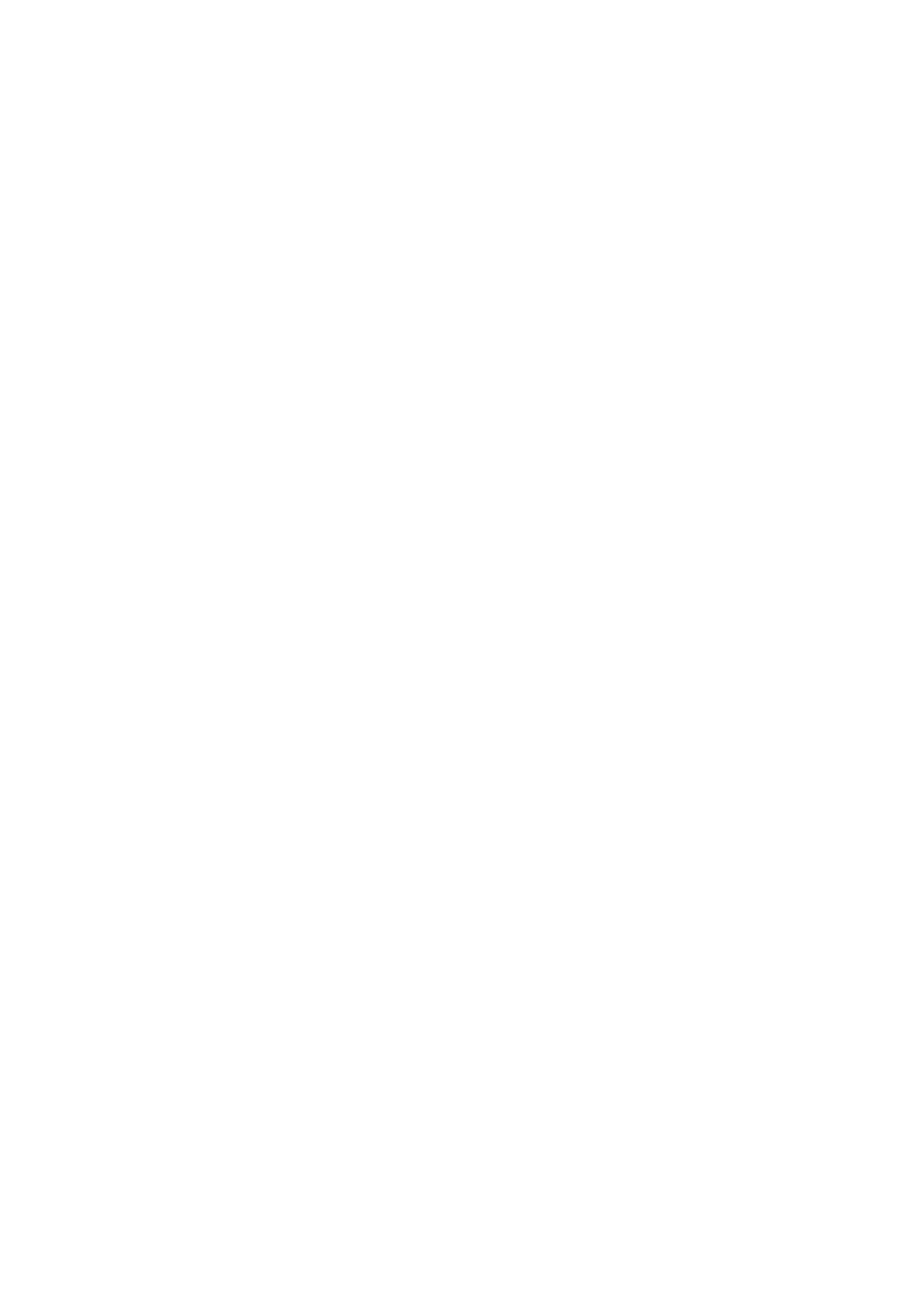### **Executive Summary**

### **Revenue Performance and Plans**

|                                        | 2015/16                |                                            |  | 2016/17                |
|----------------------------------------|------------------------|--------------------------------------------|--|------------------------|
| UShs $000's$                           | <b>Approved Budget</b> | <b>Receipts by End</b><br><b>September</b> |  | <b>Proposed Budget</b> |
| 1. Locally Raised Revenues             |                        | $\mathbf{0}$                               |  | 1,022,948              |
| 2a. Discretionary Government Transfers |                        | $\overline{0}$                             |  | 822,116                |
| 2b. Conditional Government Transfers   |                        | $\overline{0}$                             |  | 3,281,454              |
| 2c. Other Government Transfers         |                        | $\overline{0}$                             |  | 203,258                |
| <b>Total Revenues</b>                  |                        | 0                                          |  | 5,329,776              |

*Revenue Performance in the first quarter of 2015/16*

Lugazi municipal is one of the newly created councils commencing operations in 2015/ 2016.

*Planned Revenues for 2016/17*

In the year 2016/2017 the council expects to receive revenues as below,but we do intend to put strategy in place to enhance our existing revenue sources and to widen the revenue base in order to offer better services to our community ,Local revenues 1,018,769,Conditional Government transfers 3,281,454,Road fun 203,258,000, Discretionary Government transfers 822,166,000, totaling to shillings 5,329,776,000.

### **Expenditure Performance and Plans**

|                            | 2015/16                |                                                    | 2016/17                |  |
|----------------------------|------------------------|----------------------------------------------------|------------------------|--|
| UShs $000's$               | <b>Approved Budget</b> | <b>Actual</b><br><b>Expenditure by</b><br>end Sept | <b>Proposed Budget</b> |  |
| 1a Administration          | $\mathbf{0}$           | $\Omega$                                           | 582,998                |  |
| 2 Finance                  | $\mathbf{0}$           | $\Omega$                                           | 332,131                |  |
| 3 Statutory Bodies         | $\Omega$               | $\Omega$                                           | 144,256                |  |
| 4 Production and Marketing | $\mathbf{0}$           | $\Omega$                                           | 60,105                 |  |
| 5 Health                   | $\Omega$               | $\Omega$                                           | 734,184                |  |
| 6 Education                | $\mathbf{0}$           | $\Omega$                                           | 2,608,275              |  |
| 7a Roads and Engineering   | $\Omega$               | $\Omega$                                           | 596,182                |  |
| 7b Water                   | $\Omega$               | $\Omega$                                           | $\overline{0}$         |  |
| 8 Natural Resources        | $\Omega$               | $\Omega$                                           | 82,884                 |  |
| 9 Community Based Services | $\Omega$               | $\Omega$                                           | 131,055                |  |
| 10 Planning                | $\Omega$               | $\Omega$                                           | 40,748                 |  |
| 11 Internal Audit          | $\mathbf{0}$           | $\overline{0}$                                     | 16,958                 |  |
| <b>Grand Total</b>         | $\bf{0}$               | $\mathbf{0}$                                       | 5,329,776              |  |
| Wage Rec't:                | 0                      | 0                                                  | 2,635,587              |  |
| Non Wage Rec't:            | 0                      | 0                                                  | 2,211,456              |  |
| Domestic Dev't             | 0                      | 0                                                  | 482,732                |  |
| Donor Dev't                | 0                      | 0                                                  | 0                      |  |

*Expenditure Performance in the first quarter of 2015/16*

### *Planned Expenditures for 2016/17*

In the financial 2016/17 focus shall be on infrustructure development like road opening and gravelling, installation of solar street lighting in order to help local communities to get there products to the markets.

### *Medium Term Expenditure Plans*

Lugazi Municipal council expects to raise shillings 5,329,776 that shall be used for infrustracture development and capacity building among the communities with the view of trigering economic development in the area.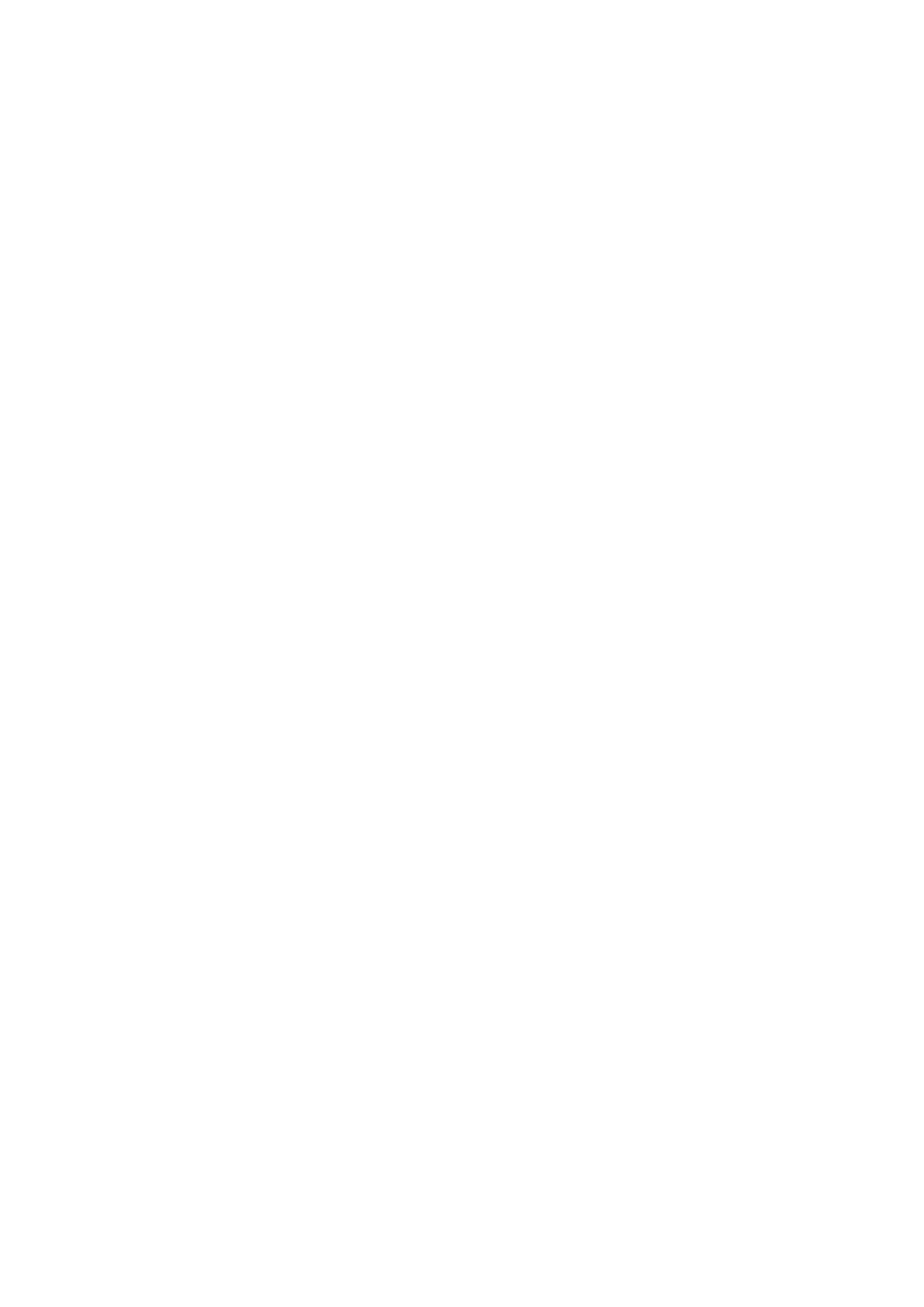### **Executive Summary**

### **Challenges in Implementation**

Limited financing in view of the community expectations and increased demand for better services .• Low appreciation of the need to pay taxes by the payers.

• Low appreciation of the laws and Local government responsibility by the public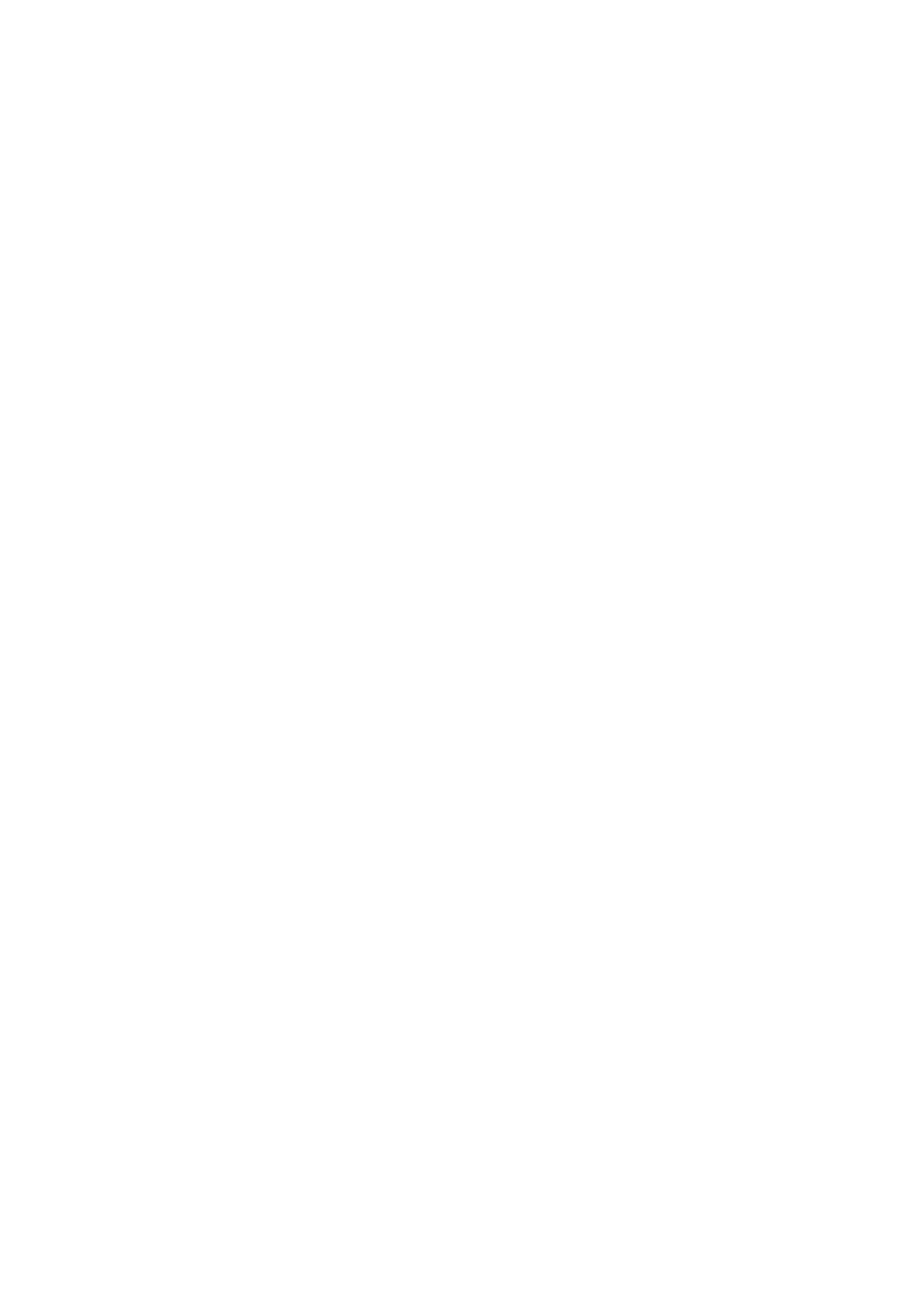### **A. Revenue Performance and Plans**

|                                                          | 2015/16                                | 2016/17        |                        |
|----------------------------------------------------------|----------------------------------------|----------------|------------------------|
|                                                          | <b>Approved Budget</b> Receipts by End | September      | <b>Proposed Budget</b> |
| UShs $000's$                                             |                                        |                |                        |
| <b>1. Locally Raised Revenues</b>                        |                                        | $\mathbf{0}$   | 1,022,948              |
| Other licences                                           |                                        | $\theta$       | 5.024                  |
| Advertisements/Billboards                                |                                        | $\Omega$       | 13.610                 |
| <b>Business licences</b>                                 |                                        | $\theta$       | 169,429                |
| Liquor licences                                          |                                        | $\theta$       | 3.460                  |
| Local Government Hotel Tax                               |                                        | $\theta$       | 5.048                  |
| Local Service Tax                                        |                                        | $\overline{0}$ | 122.536                |
| Lock-up Fees                                             |                                        | $\mathbf{0}$   | 43,950                 |
| Other Fees and Charges                                   |                                        | $\mathbf{0}$   | 26,459                 |
| Park Fees                                                |                                        | $\mathbf{0}$   | 223,338                |
| Property related Duties/Fees                             |                                        | $\Omega$       | 41,808                 |
| <b>Public Health Licences</b>                            |                                        | $\Omega$       | 12.500                 |
| Registration (e.g. Births, Deaths, Marriages, etc.) Fees |                                        | $\mathbf{0}$   | 8,000                  |
| Rent & Rates from other Gov't Units                      |                                        | $\mathbf{0}$   | 28,410                 |
| Rent & Rates from private entities                       |                                        | $\mathbf{0}$   | 251,676                |
| Sale of non-produced government Properties/assets        |                                        | $\mathbf{0}$   | 3,000                  |
| Market/Gate Charges                                      |                                        | $\mathbf{0}$   | 64,700                 |
| 2a. Discretionary Government Transfers                   |                                        | $\bf{0}$       | 822,116                |
| Urban Unconditional Grant (Wage)                         |                                        | $\Omega$       | 375,534                |
| Urban Discretionary Development Equalization Grant       |                                        | $\theta$       | 144,855                |
| Urban Unconditional Grant (Non-Wage)                     |                                        | $\overline{0}$ | 301,727                |
| <b>2b. Conditional Government Transfers</b>              |                                        | 0              | 3,281,454              |
| Development Grant                                        |                                        | $\Omega$       | 186,786                |
| Support Services Conditional Grant (Non-Wage)            |                                        | $\theta$       | 19,872                 |
| Sector Conditional Grant (Wage)                          |                                        | $\theta$       | 2,373,787              |
| Sector Conditional Grant (Non-Wage)                      |                                        | $\Omega$       | 701,009                |
| 2c. Other Government Transfers                           |                                        | $\bf{0}$       | 203,258                |
| Other Transfers from Central Government                  |                                        | $\overline{0}$ | 203,258                |
| <b>Total Revenues</b>                                    |                                        | $\bf{0}$       | 5.329.776              |

#### **Revenue Performance in the first Quarter of 2015/16**

#### *(i) Locally Raised Revenues*

The first quarter is largely used for billing and we allow for voluntary compliance as we encourage tax payers, to take innitiative to pay taxes due to them voluntarilly. We put strategy in place to encourage this like recognition of prompt tax payers. In this period in the past we of noticed that companies expecially have improved compliance level paying local service tax and rates due.

*(ii) Central Government Transfers*

In the past there has been a delay in remmittances especially for development grants.

*(iii) Donor Funding*

Planned activities implemented on time.

#### **Planned Revenues for 2016/17**

#### *(i) Locally Raised Revenues*

Local revenue accounts for about 54% of the total budget. The major sources include property rates, bussiness licences and park fees. The lugazi central division contributes 82% of the Local revenues while Najjembe and Kawolo divisions both contribute 17%. The is need to carry out revenue enhancement activities and to improve efficiency in collection.

### *(ii) Central Government Transfers*

There has been a reduction in central Government transfers for the central division.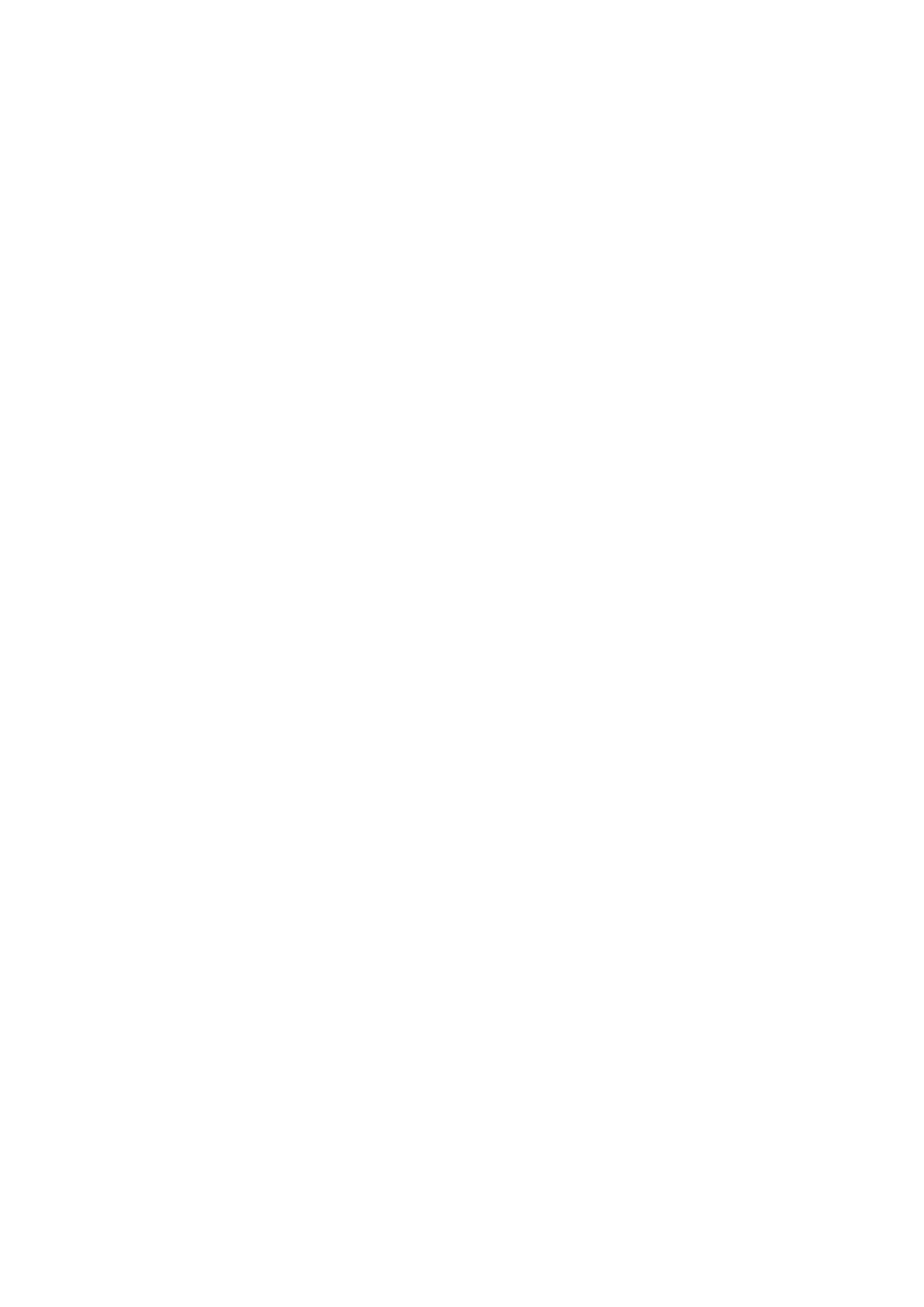## **A. Revenue Performance and Plans**

*(iii) Donor Funding*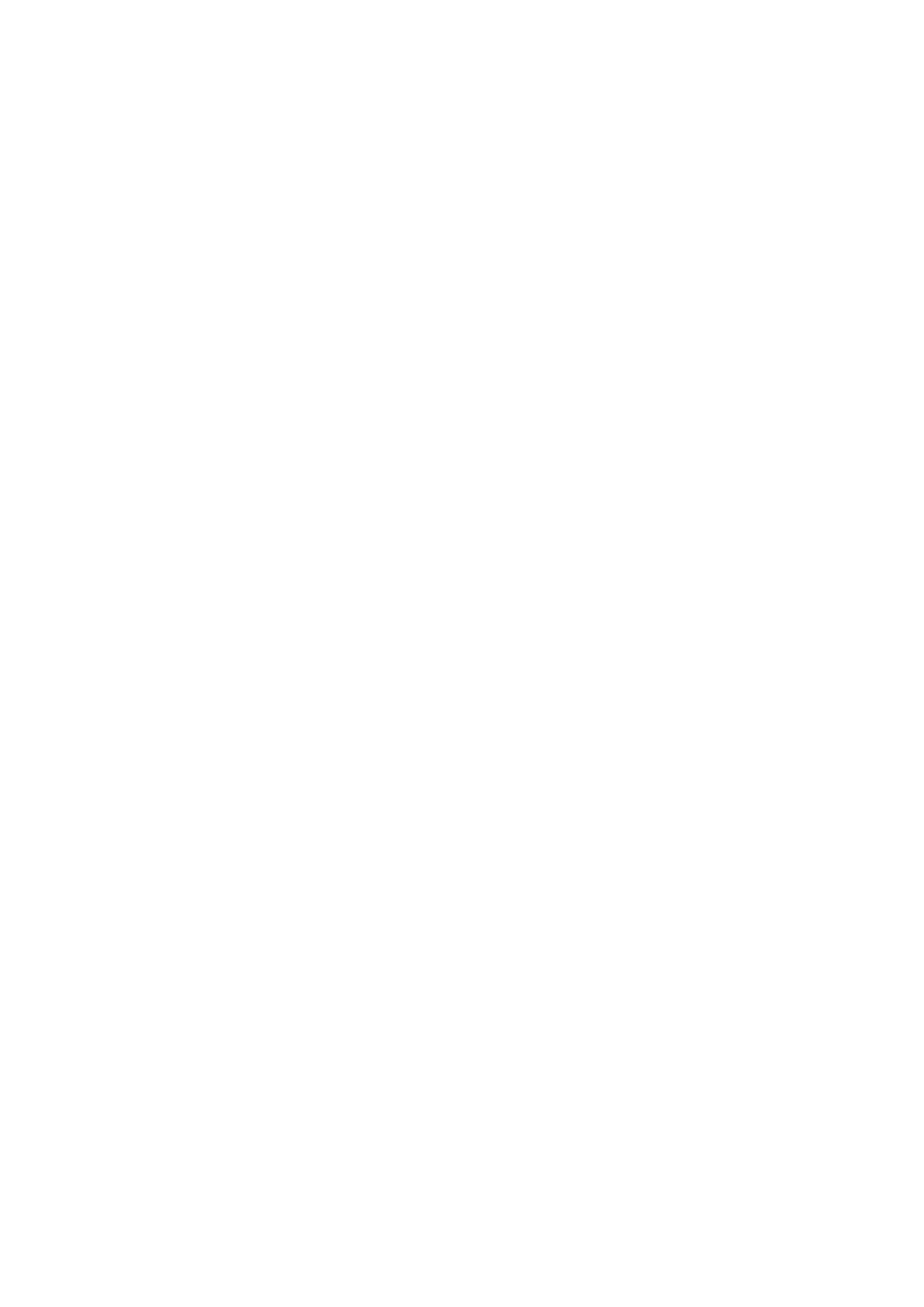### **Summary of Performance and Plans by Department**

### *Workplan 1a: Administration*

### **(i) Overview of Workplan Revenue and Expenditures**

| <b>UShs Thousand</b>                          |                           | 2015/16                       | 2016/17                          |  |
|-----------------------------------------------|---------------------------|-------------------------------|----------------------------------|--|
|                                               | Approved<br><b>Budget</b> | <b>Outturn by</b><br>end Sept | <b>Proposed</b><br><b>Budget</b> |  |
| A: Breakdown of Workplan Revenues:            |                           |                               |                                  |  |
| <b>Recurrent Revenues</b>                     | $\theta$                  | 0                             | 582,998                          |  |
| <b>Locally Raised Revenues</b>                |                           | 0                             | 94,570                           |  |
| Multi-Sectoral Transfers to LLGs              |                           | 0                             | 228,952                          |  |
| Support Services Conditional Grant (Non-Wage) |                           | 0                             | 19,872                           |  |
| Urban Unconditional Grant (Non-Wage)          |                           | $\Omega$                      | 42,242                           |  |
| Urban Unconditional Grant (Wage)              |                           | 0                             | 197,362                          |  |
| <b>Total Revenues</b>                         | $\bf{0}$                  | $\bf{0}$                      | 582,998                          |  |
| <b>B: Overall Workplan Expenditures:</b>      |                           |                               |                                  |  |
| Recurrent Expenditure                         | 0                         | $\Omega$                      | 582,998                          |  |
| Wage                                          |                           | $\Omega$                      | 83,628                           |  |
| Non Wage                                      |                           | $\overline{0}$                | 499,370                          |  |
| Development Expenditure                       | 0                         | 0                             |                                  |  |
| Domestic Development                          |                           | $\Omega$                      |                                  |  |
| Donor Development                             |                           | $\Omega$                      | $\Omega$                         |  |
| <b>Total Expenditure</b>                      | 0                         | $\bf{0}$                      | 582,998                          |  |

*Revenue and Expenditure Performance in the first quarter of 2015/16*

*Department Revenue and Expenditure Allocations Plans for 2016/17*

The major focus of council in the mid term is support economic growth in the area a through directing the community marketing, improve sanitation so as promote good health so as to to enhance productivity.

### **(ii) Summary of Past and Planned Workplan Outputs**

*Physical Performance in the first quarter of 2015/16*

### *Plans for 2016/17 by Vote Function*

Community sestisation and tranning in marketing skills, staff motivation to improve service delivery, keeping the roads passable, contruction of the central market.

### *Medium Term Plans and Links to the Development Plan*

Improve accountabiliy and strengthening of perfomance for all sectors

### **(iii) Details of Off-Budget Activities carried out by NGOs, Central Government, the Private Sector and Donors**

Capacity building by Eslov municipality, provision of health and education services by SCOUL , Contruction of the market by central Government through MATIIP.

### **(iv) The three biggest challenges faced by the department in improving local government services**

### *under staffing 1.*

Most departments are under staffed

### *Lack of Transport means 2.*

### *Limited office space 3.*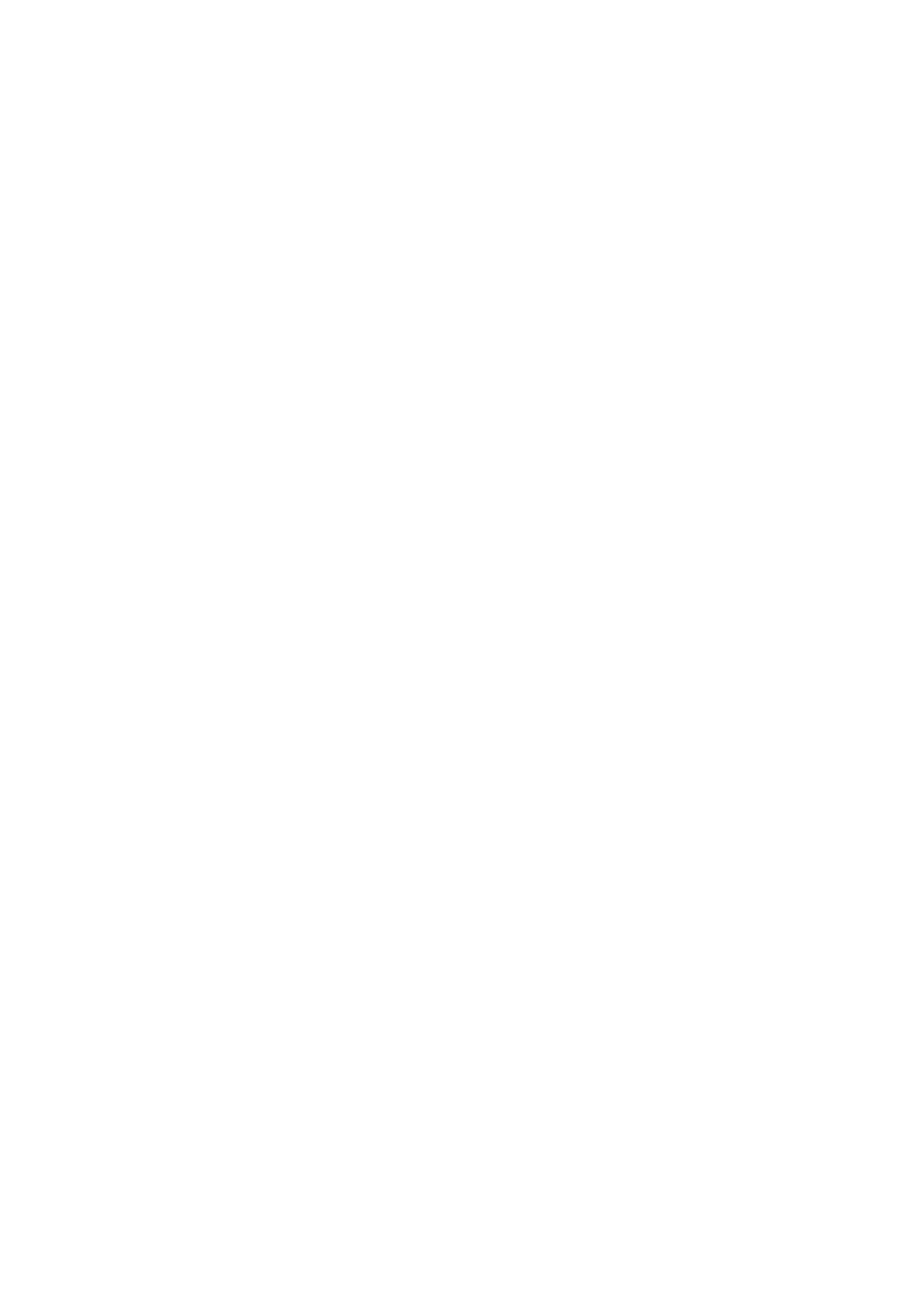### *Workplan 1a: Administration*

### *Workplan 2: Finance*

### **(i) Overview of Workplan Revenue and Expenditures**

| <b>UShs Thousand</b>                     |                           | 2015/16                       | 2016/17                          |  |
|------------------------------------------|---------------------------|-------------------------------|----------------------------------|--|
|                                          | Approved<br><b>Budget</b> | <b>Outturn by</b><br>end Sept | <b>Proposed</b><br><b>Budget</b> |  |
| A: Breakdown of Workplan Revenues:       |                           |                               |                                  |  |
| <b>Recurrent Revenues</b>                | $\theta$                  | $\theta$                      | 318,131                          |  |
| <b>Locally Raised Revenues</b>           |                           | 0                             | 100,739                          |  |
| Multi-Sectoral Transfers to LLGs         |                           | 0                             | 115,382                          |  |
| Urban Unconditional Grant (Non-Wage)     |                           | 0                             | 23,145                           |  |
| Urban Unconditional Grant (Wage)         |                           | 0                             | 78,865                           |  |
| <b>Development Revenues</b>              | $\theta$                  | 0                             | 14,000                           |  |
| <b>Locally Raised Revenues</b>           |                           | $\overline{0}$                | 14,000                           |  |
| <b>Total Revenues</b>                    | 0                         | $\bf{0}$                      | 332,131                          |  |
| <b>B: Overall Workplan Expenditures:</b> |                           |                               |                                  |  |
| Recurrent Expenditure                    | $\theta$                  | $\theta$                      | 318,131                          |  |
| Wage                                     |                           | $\overline{0}$                | 78,865                           |  |
| Non Wage                                 |                           | $\mathbf{0}$                  | 239,266                          |  |
| Development Expenditure                  | $\theta$                  | 0                             | 14,000                           |  |
| Domestic Development                     |                           | $\overline{0}$                | 14,000                           |  |
| Donor Development                        |                           | $\mathbf{0}$                  | $\Omega$                         |  |
| <b>Total Expenditure</b>                 | 0                         | $\bf{0}$                      | 332,131                          |  |

*Revenue and Expenditure Performance in the first quarter of 2015/16*

### *Department Revenue and Expenditure Allocations Plans for 2016/17*

The expenditure in the period is intended to implement revenue enhancement strategies with a view of widening the local revenue base, cleaning tax registers and computerising the revenue register using ledger works and automating accounting processes.

### **(ii) Summary of Past and Planned Workplan Outputs**

*Physical Performance in the first quarter of 2015/16*

### *Plans for 2016/17 by Vote Function*

Computerised tax register, hold a tax payers day to recognise compliant tax payers,hold 6 tax sensitisation meetings, produce timely quarterly and monthly reports.

### *Medium Term Plans and Links to the Development Plan*

increased local revenue base to finance the local government budget by fiftty percent (50%)

### **(iii) Details of Off-Budget Activities carried out by NGOs, Central Government, the Private Sector and Donors**

### **(iv) The three biggest challenges faced by the department in improving local government services**

### *Hight default rate through evasion. 1.*

Despite the attempt by council to senstise tax payers the compliance level is still very low.

### *Low local revenue base. 2.*

Due to lack of records to facilitate tax assessment ,there is always under assessment and collection especially in the are of Local service tax, Local hotel tax, park fees etc.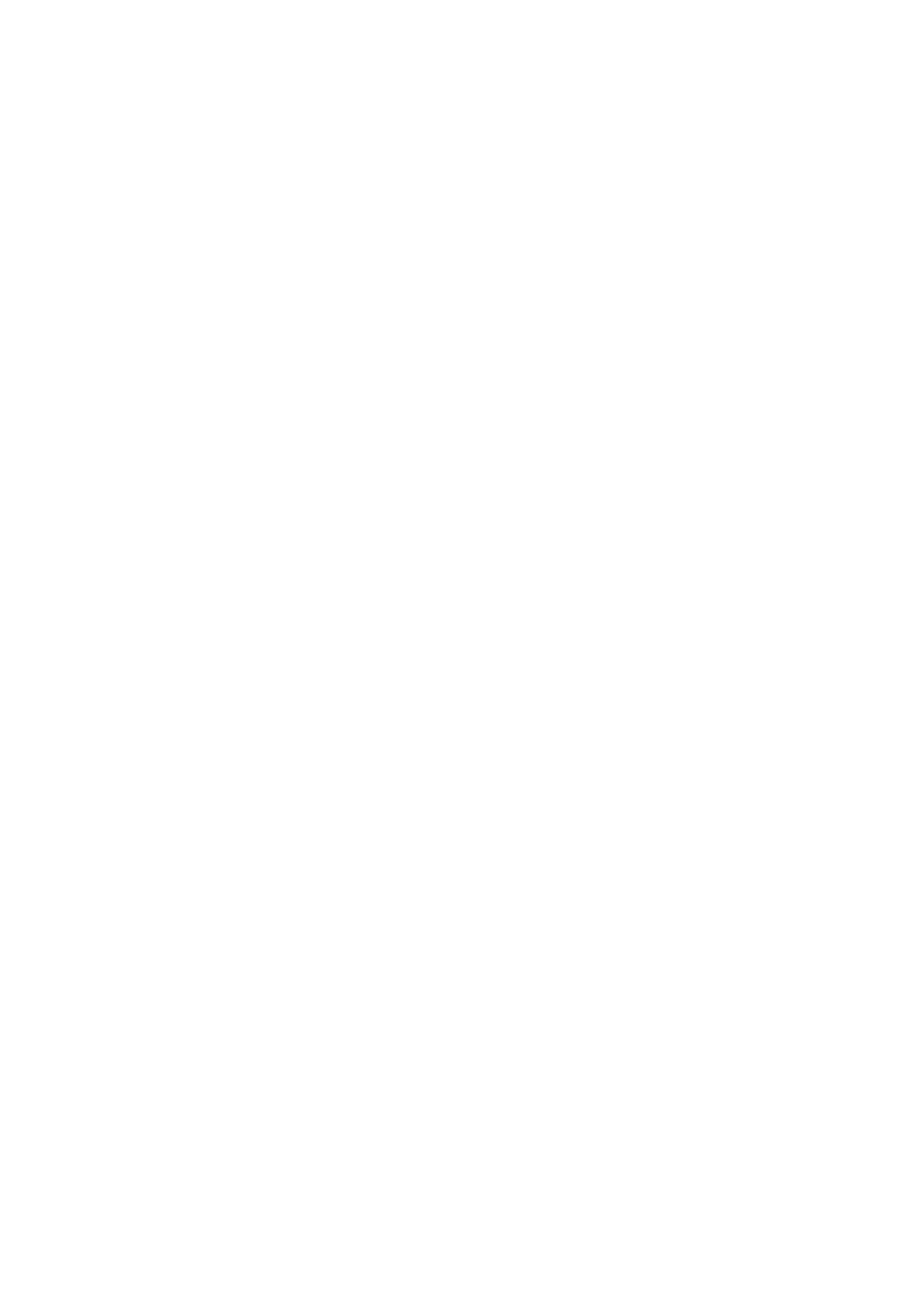### *Workplan 2: Finance*

*Lack of physical plans and proper referencing for tax payers. 3.*

There is no proper refering system for the revenue registers, also there are high migration rates where a bussiness develops and assessed in one area and may move before payment and may not be traced easily.

### *Workplan 3: Statutory Bodies*

### **(i) Overview of Workplan Revenue and Expenditures**

| <b>UShs Thousand</b>                     |                           | 2015/16                       | 2016/17                          |  |
|------------------------------------------|---------------------------|-------------------------------|----------------------------------|--|
|                                          | Approved<br><b>Budget</b> | <b>Outturn by</b><br>end Sept | <b>Proposed</b><br><b>Budget</b> |  |
| A: Breakdown of Workplan Revenues:       |                           |                               |                                  |  |
| <b>Recurrent Revenues</b>                | $\theta$                  | 0                             | 144,256                          |  |
| <b>Locally Raised Revenues</b>           |                           | 0                             | 33,775                           |  |
| Multi-Sectoral Transfers to LLGs         |                           | $\Omega$                      | 84,162                           |  |
| Urban Unconditional Grant (Non-Wage)     |                           | $\Omega$                      | 15,087                           |  |
| Urban Unconditional Grant (Wage)         |                           | 0                             | 11,232                           |  |
| <b>Total Revenues</b>                    | $\bf{0}$                  | $\bf{0}$                      | 144,256                          |  |
| <b>B: Overall Workplan Expenditures:</b> |                           |                               |                                  |  |
| Recurrent Expenditure                    | 0                         | $\theta$                      | 144,256                          |  |
| Wage                                     |                           | $\overline{0}$                | 11,232                           |  |
| Non Wage                                 |                           | $\Omega$                      | 133,024                          |  |
| Development Expenditure                  | $\theta$                  | $\theta$                      |                                  |  |
| Domestic Development                     |                           | $\theta$                      |                                  |  |
| Donor Development                        |                           | $\theta$                      | $\Omega$                         |  |
| <b>Total Expenditure</b>                 | $\mathbf{0}$              | $\mathbf{0}$                  | 144,256                          |  |

*Revenue and Expenditure Performance in the first quarter of 2015/16*

*Department Revenue and Expenditure Allocations Plans for 2016/17*

Facilitation of political leadership to fulfill their mandate

### **(ii) Summary of Past and Planned Workplan Outputs**

*Physical Performance in the first quarter of 2015/16*

### *Plans for 2016/17 by Vote Function*

Approval of plans and budgets, review workplans and sector reports and take appropriate actionand decisions for the community.

*Medium Term Plans and Links to the Development Plan*

Approval and review of plans

### **(iii) Details of Off-Budget Activities carried out by NGOs, Central Government, the Private Sector and Donors**

 Capacity building for political leaders and selected community stake holders in environmental management practices by Eslov municipality ( Sweden)

### **(iv) The three biggest challenges faced by the department in improving local government services**

### *Large composition of council members 1.*

The big number of council presents resource constriants

### *limited for facilitation to enable effective supervision and monitorin 2.*

Effective monitoring of on going activities require adquate transport facilitation which is not availableespecially in light of the large area of administration in terms of land area with the upgrade to municipal stastus.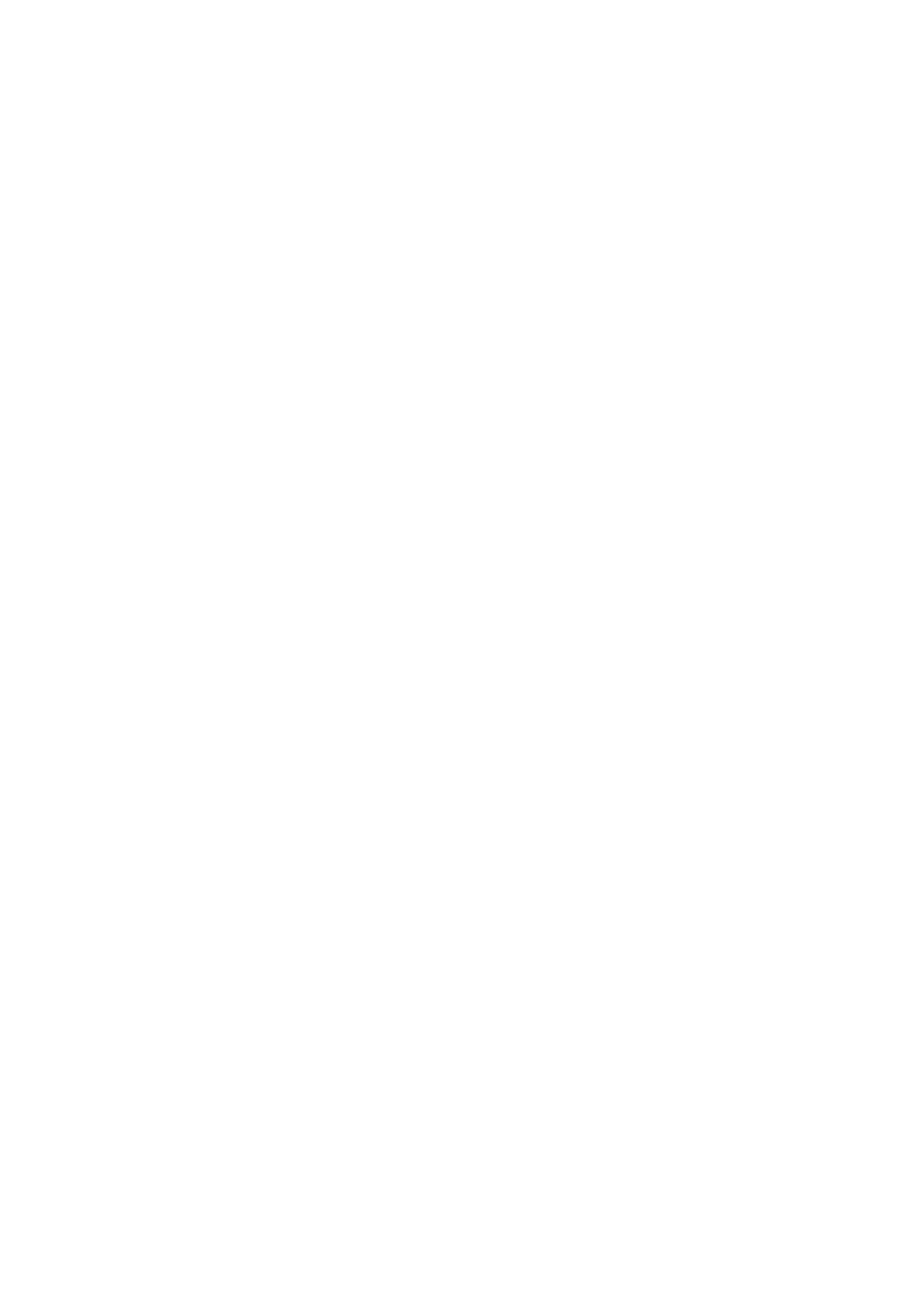*Workplan 3: Statutory Bodies*

*3.*

### *Workplan 4: Production and Marketing*

**(i) Overview of Workplan Revenue and Expenditures**

| <b>UShs Thousand</b>                     |                           | 2015/16                       | 2016/17                          |  |
|------------------------------------------|---------------------------|-------------------------------|----------------------------------|--|
|                                          | Approved<br><b>Budget</b> | <b>Outturn by</b><br>end Sept | <b>Proposed</b><br><b>Budget</b> |  |
| A: Breakdown of Workplan Revenues:       |                           |                               |                                  |  |
| <b>Recurrent Revenues</b>                | 0                         | 0                             | 60,105                           |  |
| <b>Locally Raised Revenues</b>           |                           |                               | 1,378                            |  |
| Multi-Sectoral Transfers to LLGs         |                           |                               | 14,827                           |  |
| Sector Conditional Grant (Non-Wage)      |                           |                               | 15,234                           |  |
| Sector Conditional Grant (Wage)          |                           | 0                             | 27,157                           |  |
| Urban Unconditional Grant (Non-Wage)     |                           | 0                             | 1,509                            |  |
| <b>Total Revenues</b>                    | $\bf{0}$                  | $\bf{0}$                      | 60,105                           |  |
| <b>B: Overall Workplan Expenditures:</b> |                           |                               |                                  |  |
| Recurrent Expenditure                    | $\theta$                  | $\theta$                      | 60,105                           |  |
| Wage                                     |                           | 0                             | 27,157                           |  |
| Non Wage                                 |                           | 0                             | 32,948                           |  |
| Development Expenditure                  | 0                         | 0                             |                                  |  |
| Domestic Development                     |                           | 0                             |                                  |  |
| Donor Development                        |                           | $\overline{0}$                | $\overline{0}$                   |  |
| <b>Total Expenditure</b>                 | 0                         | $\bf{0}$                      | 60,105                           |  |

*Revenue and Expenditure Performance in the first quarter of 2015/16*

*Department Revenue and Expenditure Allocations Plans for 2016/17*

The sector allocation shall be utilised for the provision of advisory services and introducing of parent stock

### **(ii) Summary of Past and Planned Workplan Outputs**

*Physical Performance in the first quarter of 2015/16*

### *Plans for 2016/17 by Vote Function*

Put up demostration gardens, introducing kroiller cocks to improve local breeds and carrying out artificial insermination

*Medium Term Plans and Links to the Development Plan*

In the mid term we aim to improve local breeds in poultry, piggery and cattle in order to improve output

### **(iii) Details of Off-Budget Activities carried out by NGOs, Central Government, the Private Sector and Donors**

Provision of inputs to farmers through operation wealth creation managed by the veterans that replaced the NAADS program

### **(iv) The three biggest challenges faced by the department in improving local government services**

### *Large area of operation 1.*

Due to limited number of staff it is practically impossible to give adequate advise and to attend to all farmers needs in the area

### *Poor quality of inputs on the market 2.*

There are lots of poor quality, seeds, pestcides and other in puts on the market, laeding to low outputs and demotivation of the farmers.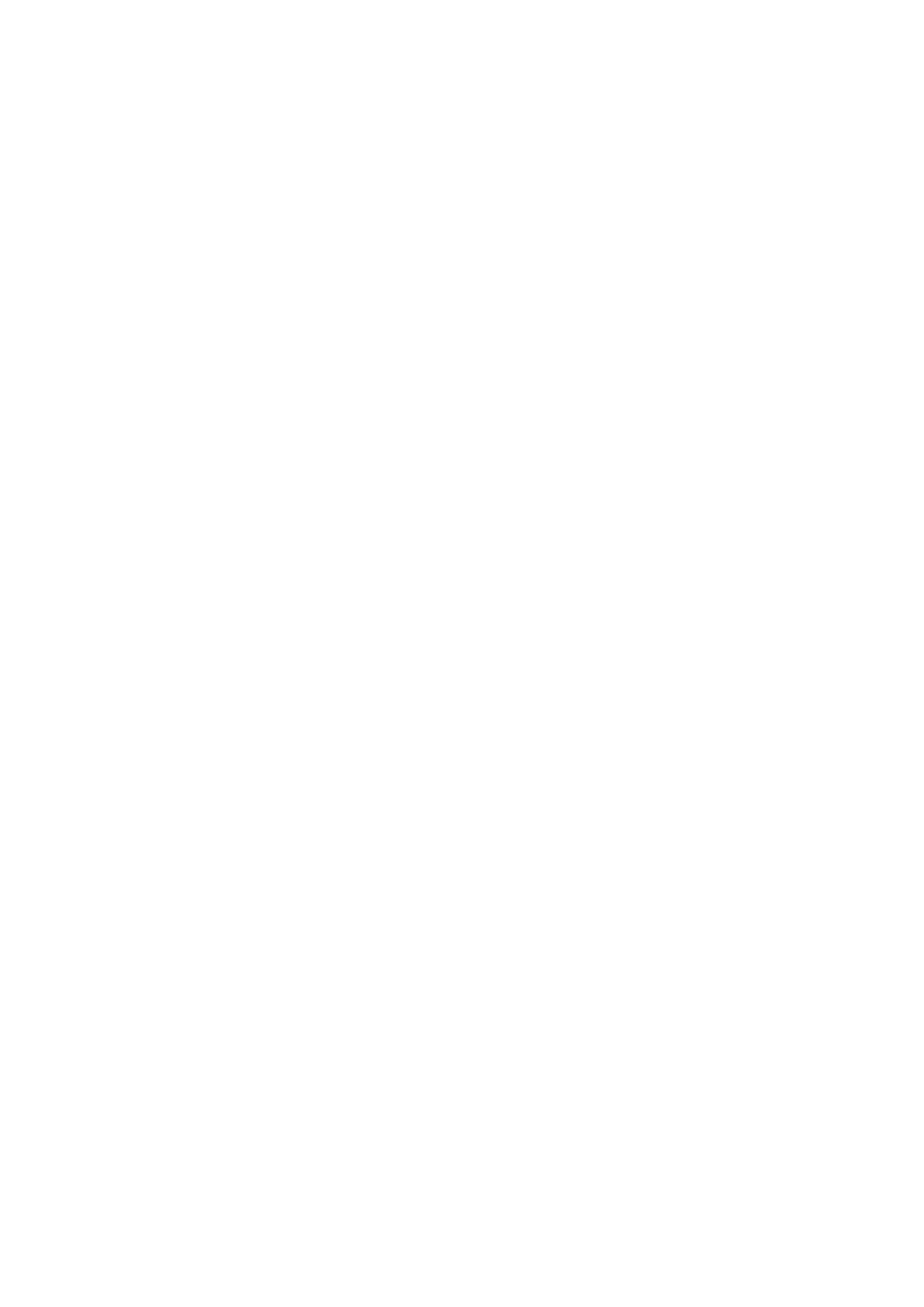### *Workplan 4: Production and Marketing*

### *Community attitudes 3.*

Most members of the community do not take agriculture seriously, they do it as a side activity and do not give it adquate attension.

### *Workplan 5: Health*

### **(i) Overview of Workplan Revenue and Expenditures**

| <b>UShs Thousand</b>                     |                           | 2015/16                | 2016/17                          |  |
|------------------------------------------|---------------------------|------------------------|----------------------------------|--|
|                                          | Approved<br><b>Budget</b> | Outturn by<br>end Sept | <b>Proposed</b><br><b>Budget</b> |  |
| A: Breakdown of Workplan Revenues:       |                           |                        |                                  |  |
| <b>Recurrent Revenues</b>                | $\theta$                  | 0                      | 686,749                          |  |
| <b>Locally Raised Revenues</b>           |                           |                        | 9,856                            |  |
| Multi-Sectoral Transfers to LLGs         |                           |                        | 58,304                           |  |
| Sector Conditional Grant (Non-Wage)      |                           | 0                      | 130,609                          |  |
| Sector Conditional Grant (Wage)          |                           | 0                      | 487,981                          |  |
| <b>Development Revenues</b>              | $\theta$                  | 0                      | 47,435                           |  |
| Development Grant                        |                           | 0                      | 27,435                           |  |
| <b>Locally Raised Revenues</b>           |                           | 0                      | 20,000                           |  |
| <b>Total Revenues</b>                    | $\bf{0}$                  | $\bf{0}$               | 734,184                          |  |
| <b>B: Overall Workplan Expenditures:</b> |                           |                        |                                  |  |
| Recurrent Expenditure                    | 0                         | $\theta$               | 686,749                          |  |
| Wage                                     |                           | $\Omega$               | 487,981                          |  |
| Non Wage                                 |                           | $\overline{0}$         | 198,769                          |  |
| Development Expenditure                  | 0                         | $\theta$               | 47,435                           |  |
| Domestic Development                     |                           | $\Omega$               | 47,435                           |  |
| Donor Development                        |                           | $\overline{0}$         |                                  |  |
| <b>Total Expenditure</b>                 | 0                         | $\bf{0}$               | 734,184                          |  |

*Revenue and Expenditure Performance in the first quarter of 2015/16*

### *Department Revenue and Expenditure Allocations Plans for 2016/17*

The revenues provided will be used to facilitate Primary Health activities at the Lower Health facilities and also facilitate the municipal office in supervision and monitoring of Health service delivery in the municipality. The Development fund will be used for construction of staff houses at Najjembe Health Centre III.

### **(ii) Summary of Past and Planned Workplan Outputs**

*Physical Performance in the first quarter of 2015/16*

### *Plans for 2016/17 by Vote Function*

1 Staff house with two apartment constructed. - Community sensitizationn on Public Health Carried Out. - Mantainance of Health facilities carried out. Superv ision of Health Service delivery in the municipality carried out.

### *Medium Term Plans and Links to the Development Plan*

Reduction in mortality of infants, Maternal and increase in knowledge on preventable diseases so that the community lives aproductive life hence increasing on their economic status.

### **(iii) Details of Off-Budget Activities carried out by NGOs, Central Government, the Private Sector and Donors**

Go green activities by Eslov Municipality Sweden which include swensitization of the community on environmental conservation and use,

### **(iv) The three biggest challenges faced by the department in improving local government services**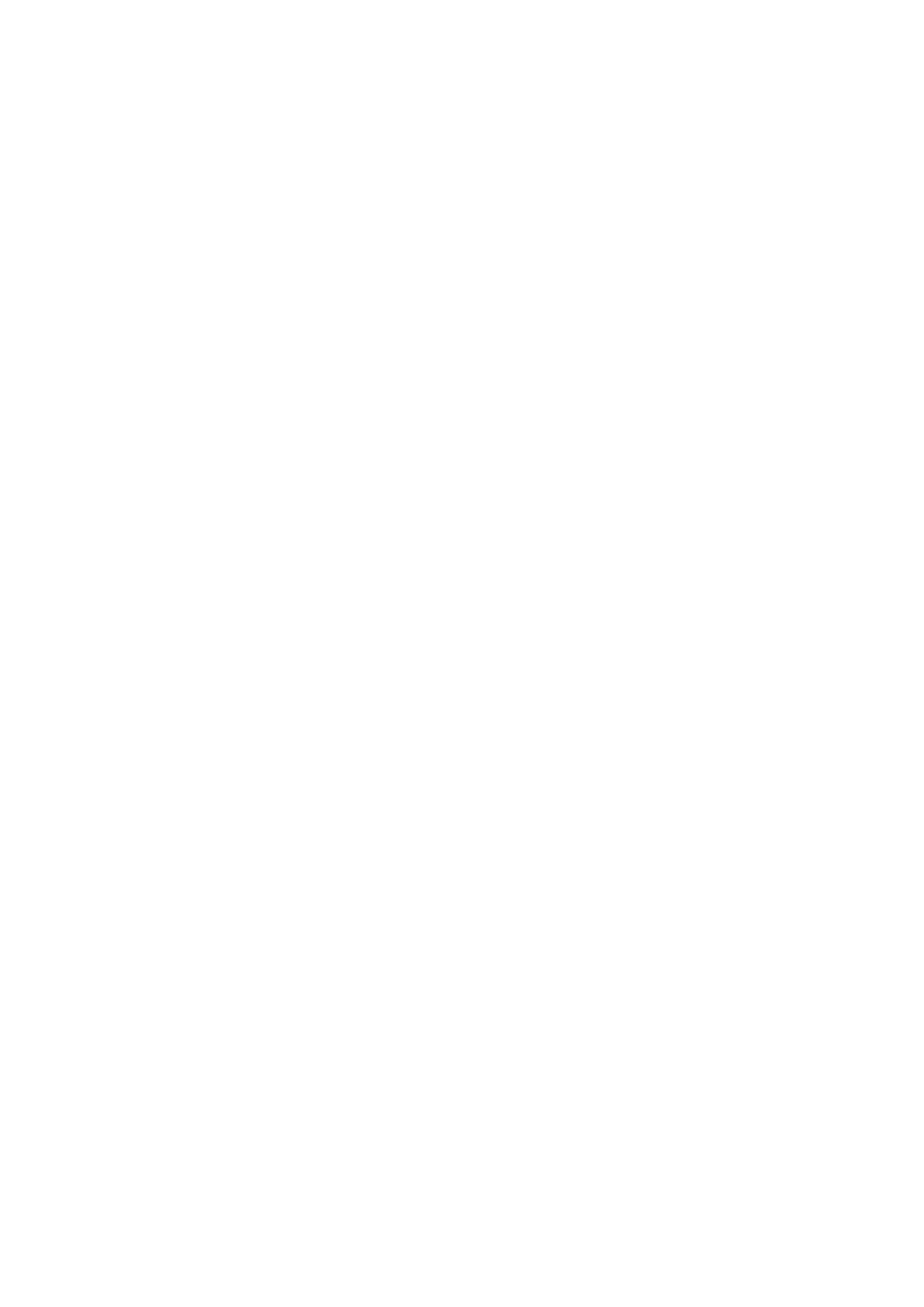### *Workplan 5: Health*

### *Insufficient Human resource 1.*

Number of staff in the department are few compared to the tasks we have to accompolish.

### *Slow Behaviour change by the community 2.*

Despite continous vigorous training of the community, there seems to be little or no chsnge in behsviours by the community.

### *Increase in population. 3.*

The population has increased at ahigh rate in the recent years making it difficult to sastify the community in the services provided.

### *Workplan 6: Education*

### **(i) Overview of Workplan Revenue and Expenditures**

| <b>UShs Thousand</b>                     |                           | 2015/16                       | 2016/17                          |
|------------------------------------------|---------------------------|-------------------------------|----------------------------------|
|                                          | Approved<br><b>Budget</b> | <b>Outturn by</b><br>end Sept | <b>Proposed</b><br><b>Budget</b> |
| A: Breakdown of Workplan Revenues:       |                           |                               |                                  |
| <b>Recurrent Revenues</b>                | $\theta$                  | 0                             | 2,442,924                        |
| <b>Locally Raised Revenues</b>           |                           | 0                             | 5,510                            |
| Multi-Sectoral Transfers to LLGs         |                           | 0                             | 33,020                           |
| Sector Conditional Grant (Non-Wage)      |                           | 0                             | 539,710                          |
| Sector Conditional Grant (Wage)          |                           | 0                             | 1,858,649                        |
| Urban Unconditional Grant (Non-Wage)     |                           | 0                             | 6,035                            |
| <b>Development Revenues</b>              | $\theta$                  | 0                             | 165,351                          |
| Development Grant                        |                           | 0                             | 159,351                          |
| <b>Locally Raised Revenues</b>           |                           | 0                             | 6,000                            |
| <b>Total Revenues</b>                    | $\bf{0}$                  | $\bf{0}$                      | 2,608,275                        |
| <b>B: Overall Workplan Expenditures:</b> |                           |                               |                                  |
| Recurrent Expenditure                    | $\theta$                  | $\theta$                      | 2,442,924                        |
| Wage                                     |                           | $\mathbf{0}$                  | 1,858,649                        |
| Non Wage                                 |                           | $\mathbf{0}$                  | 584,275                          |
| Development Expenditure                  | 0                         | $\theta$                      | 165,351                          |
| Domestic Development                     |                           | $\mathbf{0}$                  | 165,351                          |
| Donor Development                        |                           | $\mathbf{0}$                  | $\Omega$                         |
| <b>Total Expenditure</b>                 | $\bf{0}$                  | $\bf{0}$                      | 2,608,275                        |

*Revenue and Expenditure Performance in the first quarter of 2015/16*

*Department Revenue and Expenditure Allocations Plans for 2016/17*

 Revenue in the sector is stiil minimal as much of the funds are conditional form central gov't transfers and much of the expenditure has been allocated to salaries of teachers in the sector.

### **(ii) Summary of Past and Planned Workplan Outputs**

*Physical Performance in the first quarter of 2015/16*

### *Plans for 2016/17 by Vote Function*

Paying of salaries/wages,disbursement of UPE/USE funds,construction of staff house,latrines,staff house,procurement of furniture,co-curricular activities,office operations,and literacy enhancement.

### *Medium Term Plans and Links to the Development Plan*

community involvement and mobilisation on education issues,Skilling Uganda,ICT and entreprenuership,children with special interests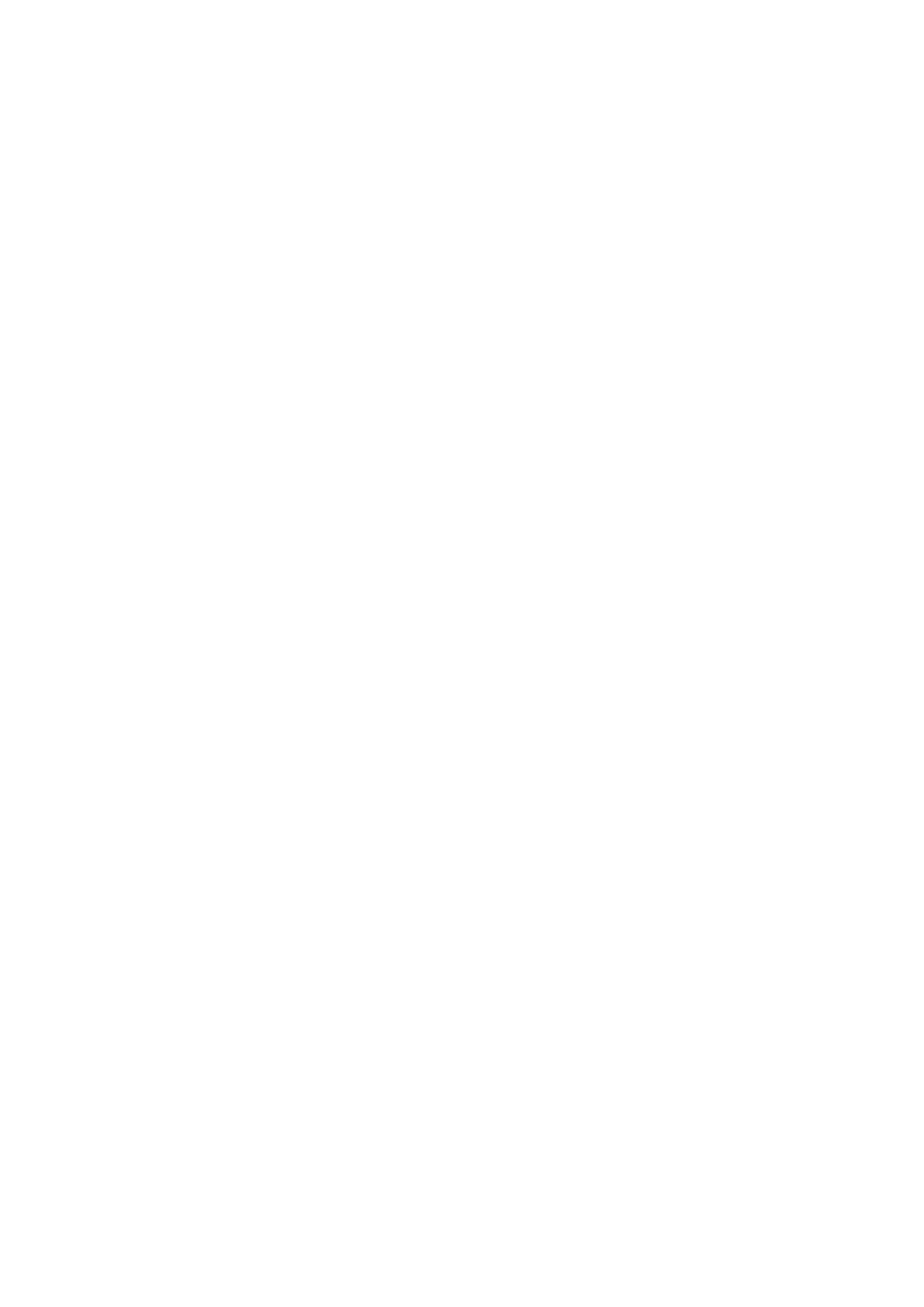### *Workplan 6: Education*

### **(iii) Details of Off-Budget Activities carried out by NGOs, Central Government, the Private Sector and Donors**

 - Capacity building of teachers (refresher cources),and school management committees,Early childhood deveolpment,skilling Uganda,special needs education and procurement of a vehicle for the inspectorate.

### **(iv) The three biggest challenges faced by the department in improving local government services**

### *Limited funding . 1.*

Funding for the development projects in the sector are still minimal especially for the construction of class rooms,teachers' houses and latrines.

### *Staffing level at schools 2.*

Some schools with seven classes still have less than seven teachers.

### *Limited number of scholastic materials 3.*

Text bboks,desks,tables still lacking in schools.

### *Workplan 7a: Roads and Engineering*

### **(i) Overview of Workplan Revenue and Expenditures**

| <b>UShs Thousand</b>                               | 2015/16                          |                               | 2016/17                          |  |
|----------------------------------------------------|----------------------------------|-------------------------------|----------------------------------|--|
|                                                    | <b>Approved</b><br><b>Budget</b> | <b>Outturn by</b><br>end Sept | <b>Proposed</b><br><b>Budget</b> |  |
| A: Breakdown of Workplan Revenues:                 |                                  |                               |                                  |  |
| <b>Recurrent Revenues</b>                          | $\theta$                         | 0                             | 395,236                          |  |
| Multi-Sectoral Transfers to LLGs                   |                                  | $\Omega$                      | 115,194                          |  |
| Other Transfers from Central Government            |                                  | $\Omega$                      | 203,258                          |  |
| Urban Unconditional Grant (Non-Wage)               |                                  | 0                             | 33.190                           |  |
| Urban Unconditional Grant (Wage)                   |                                  | $\Omega$                      | 43,594                           |  |
| <b>Development Revenues</b>                        | $\theta$                         | 0                             | 200,946                          |  |
| <b>Locally Raised Revenues</b>                     |                                  | 0                             | 50,000                           |  |
| Multi-Sectoral Transfers to LLGs                   |                                  | $\Omega$                      | 6.091                            |  |
| Urban Discretionary Development Equalization Grant |                                  | $\Omega$                      | 144,855                          |  |
| <b>Total Revenues</b>                              | $\mathbf{0}$                     | $\bf{0}$                      | 596,182                          |  |
| <b>B: Overall Workplan Expenditures:</b>           |                                  |                               |                                  |  |
| Recurrent Expenditure                              | $\theta$                         | $\theta$                      | 395,236                          |  |
| Wage                                               |                                  | $\Omega$                      | 43,594                           |  |
| Non Wage                                           |                                  | $\mathbf{0}$                  | 351,642                          |  |
| Development Expenditure                            | 0                                | 0                             | 200,946                          |  |
| Domestic Development                               |                                  | $\Omega$                      | 200,946                          |  |
| Donor Development                                  |                                  | $\mathbf{0}$                  | $\overline{0}$                   |  |
| <b>Total Expenditure</b>                           | $\bf{0}$                         | $\bf{0}$                      | 596,182                          |  |

*Revenue and Expenditure Performance in the first quarter of 2015/16*

*Department Revenue and Expenditure Allocations Plans for 2016/17*

The sector resource shall be largely spent on upgrading impassable roads and depending on existing road length per division

### **(ii) Summary of Past and Planned Workplan Outputs**

*Physical Performance in the first quarter of 2015/16*

*Plans for 2016/17 by Vote Function*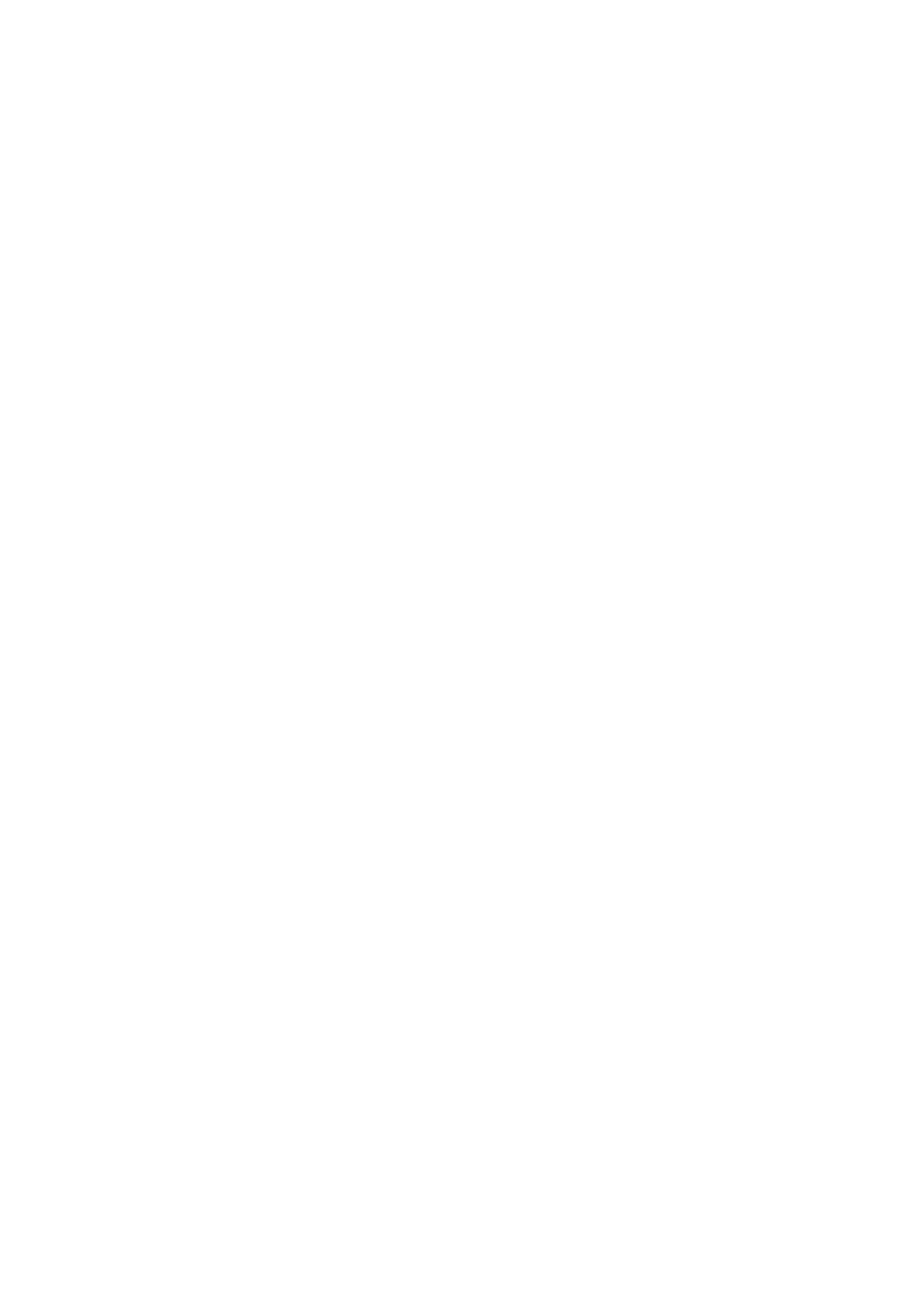### *Workplan 7a: Roads and Engineering*

*Medium Term Plans and Links to the Development Plan*

Improvement of the existing road net work and storm water drainage

### **(iii) Details of Off-Budget Activities carried out by NGOs, Central Government, the Private Sector and Donors**

The sugar corporation of Uganda ( scoul) mantains roads in its area of jurisdiction and on several occassions in the past lent its equipment to the council for road works in the community.

### **(iv) The three biggest challenges faced by the department in improving local government services**

*Large road net work versus the available funding 1.*

The existing road net work is

*A large proportion of planned but unopened roads 2.*

In order to open all planned roads there is need to increase on the budget allocation for the sector

*Lack of road designs 3.*

preparation of road designs requires a large investment which is a big challenge for Council

### *Workplan 7b: Water*

**(i) Overview of Workplan Revenue and Expenditures**

*Revenue and Expenditure Performance in the first quarter of 2015/16*

*Department Revenue and Expenditure Allocations Plans for 2016/17*

### **(ii) Summary of Past and Planned Workplan Outputs**

*Physical Performance in the first quarter of 2015/16*

*Plans for 2016/17 by Vote Function*

*Medium Term Plans and Links to the Development Plan*

**(iii) Details of Off-Budget Activities carried out by NGOs, Central Government, the Private Sector and Donors** 

### **(iv) The three biggest challenges faced by the department in improving local government services**

*1.*

*2.*

*3.*

## *Workplan 8: Natural Resources*

**(i) Overview of Workplan Revenue and Expenditures**

| Outturn by<br><b>Proposed</b><br>Approved<br><b>Budget</b><br><b>Budget</b><br>end Sept | UShs Thousand | 2015/16 | 2016/17 |
|-----------------------------------------------------------------------------------------|---------------|---------|---------|
|                                                                                         |               |         |         |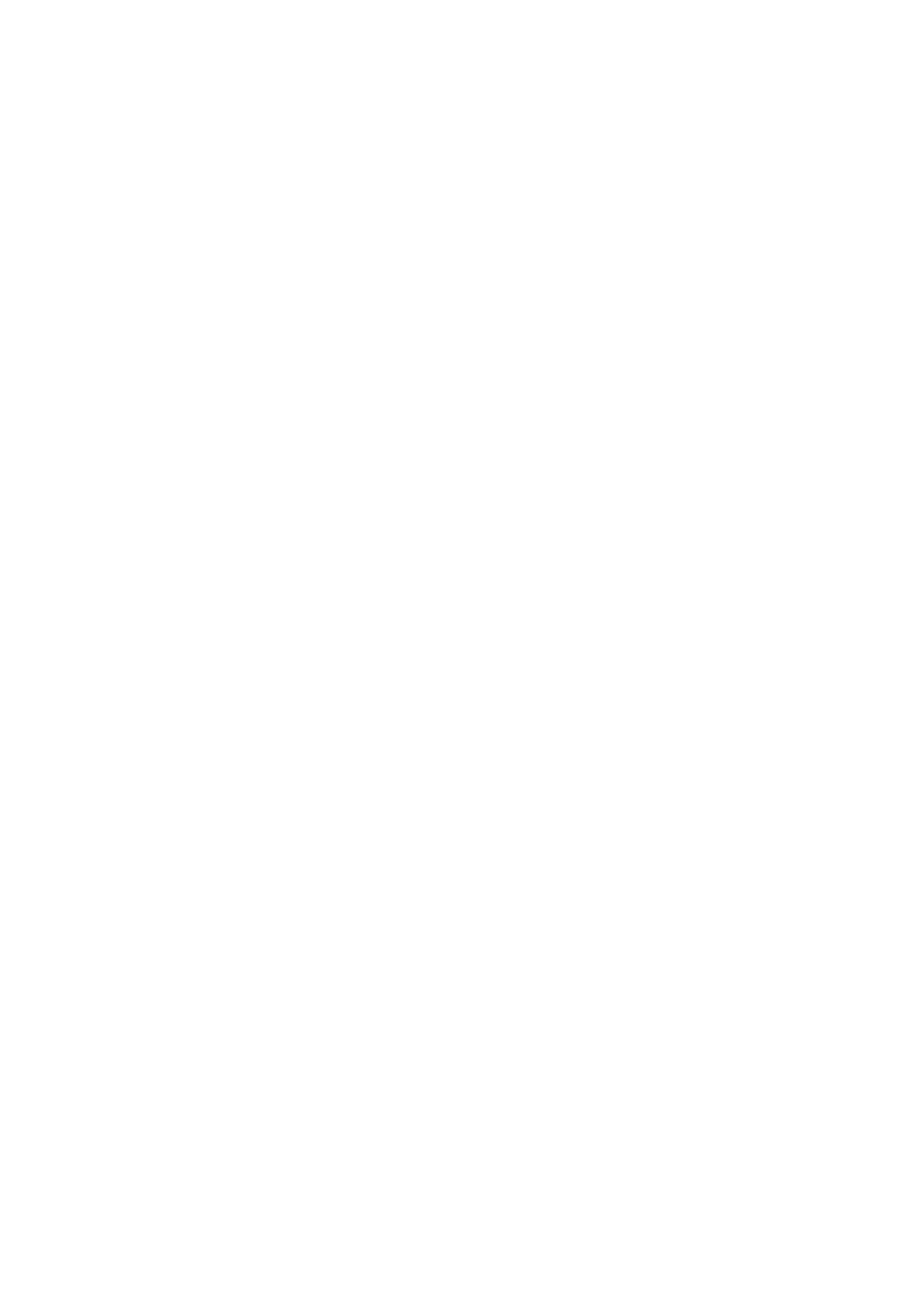### *Workplan 8: Natural Resources*

| <b>UShs Thousand</b>                     | 2015/16                   |                               | 2016/17                          |  |
|------------------------------------------|---------------------------|-------------------------------|----------------------------------|--|
|                                          | Approved<br><b>Budget</b> | <b>Outturn by</b><br>end Sept | <b>Proposed</b><br><b>Budget</b> |  |
| A: Breakdown of Workplan Revenues:       |                           |                               |                                  |  |
| <b>Recurrent Revenues</b>                | $\theta$                  | $\theta$                      | 52,884                           |  |
| <b>Locally Raised Revenues</b>           |                           |                               | 6,887                            |  |
| Multi-Sectoral Transfers to LLGs         |                           | 0                             | 30,835                           |  |
| Sector Conditional Grant (Non-Wage)      |                           | $\Omega$                      | 76                               |  |
| Urban Unconditional Grant (Non-Wage)     |                           | $\Omega$                      | 15,086                           |  |
| <b>Development Revenues</b>              | $\theta$                  | 0                             | 30,000                           |  |
| <b>Locally Raised Revenues</b>           |                           | $\Omega$                      | 5,000                            |  |
| Multi-Sectoral Transfers to LLGs         |                           | $\mathbf{0}$                  | 25,000                           |  |
| <b>Total Revenues</b>                    | $\mathbf{0}$              | 0                             | 82,884                           |  |
| <b>B: Overall Workplan Expenditures:</b> |                           |                               |                                  |  |
| Recurrent Expenditure                    | 0                         | 0                             | 52,884                           |  |
| Wage                                     |                           | $\theta$                      | $\Omega$                         |  |
| Non Wage                                 |                           | $\overline{0}$                | 52,884                           |  |
| Development Expenditure                  | 0                         | 0                             | 30,000                           |  |
| Domestic Development                     |                           | $\Omega$                      | 30,000                           |  |
| Donor Development                        |                           | 0                             | $\Omega$                         |  |
| <b>Total Expenditure</b>                 | $\bf{0}$                  | $\bf{0}$                      | 82,884                           |  |

*Revenue and Expenditure Performance in the first quarter of 2015/16*

### *Department Revenue and Expenditure Allocations Plans for 2016/17*

The revenues provided will be used to create flower gardens and planting of trees in the municipality, Sensitization of the community on land use, Establishment of demonstration of energy conservation projects like biogas.

### **(ii) Summary of Past and Planned Workplan Outputs**

*Physical Performance in the first quarter of 2015/16*

### *Plans for 2016/17 by Vote Function*

Flower gardens established, - Trees planted, Sensitization meetings carried out, Demonstrations established.

### *Medium Term Plans and Links to the Development Plan*

Planting of tress and establishment of gardens will create a conducive environment and help in conserving the environment thus reducing in carbon emmissions and protection of the ozone layer.

### **(iii) Details of Off-Budget Activities carried out by NGOs, Central Government, the Private Sector and Donors**

Capacity building gabbage sorting at source financed by Eslov municipality in Sweden

### **(iv) The three biggest challenges faced by the department in improving local government services**

### *Lack of Transport facilities 1.*

The department staff need to carry out regular monitoring but the department doesnot have transport facilities.

*Rapid increase in the population. 2.*

The increase in population has led to destruction of forests, wetlands to establish farms and homesteads.

### *Inadequate human resource 3.*

The department lacks enouhgh human resource to effectively carry out departmental activities.

### *Workplan 9: Community Based Services*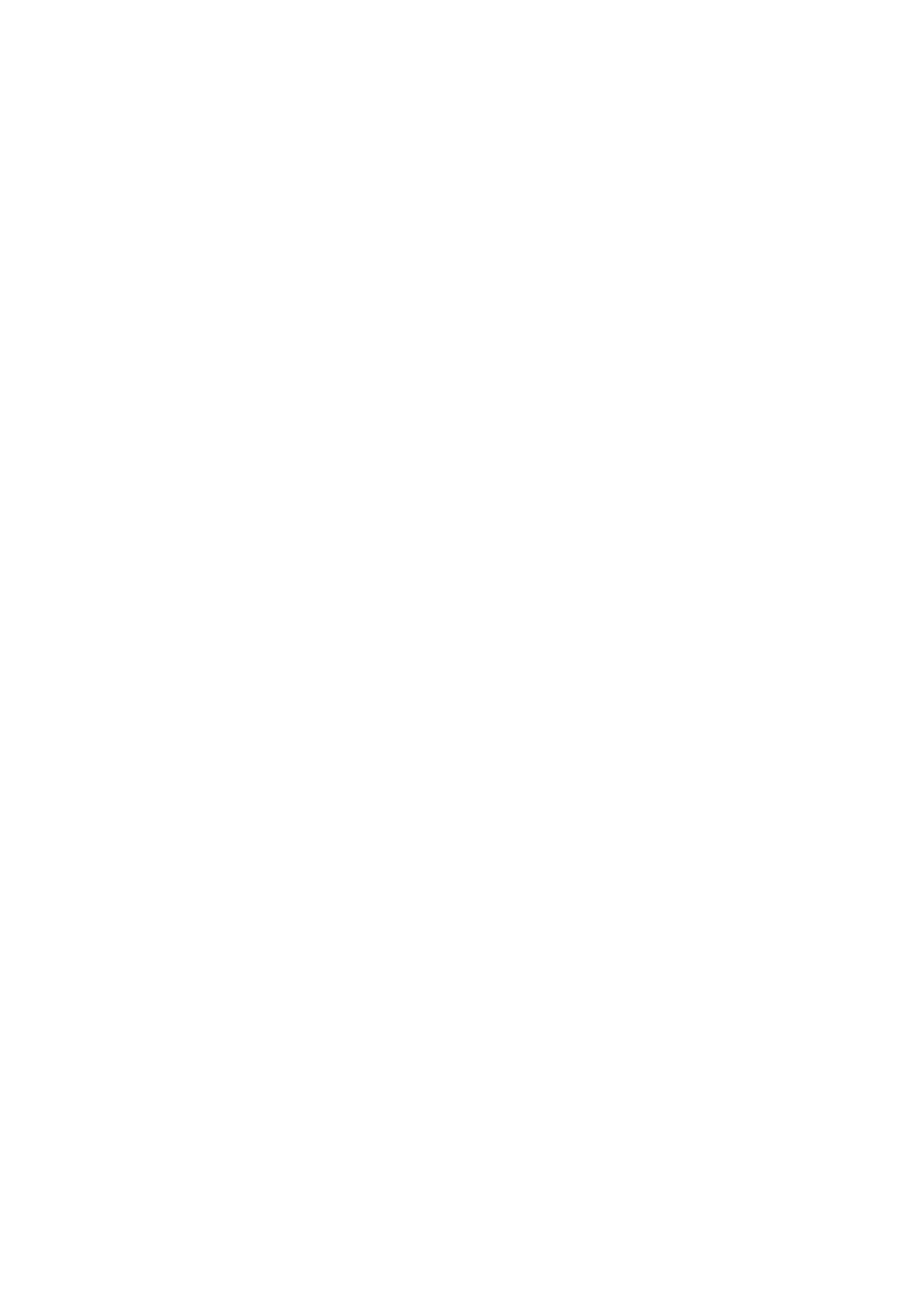### *Workplan 9: Community Based Services*

**(i) Overview of Workplan Revenue and Expenditures**

| <b>UShs Thousand</b>                     | 2015/16                   |                               | 2016/17                          |  |
|------------------------------------------|---------------------------|-------------------------------|----------------------------------|--|
|                                          | Approved<br><b>Budget</b> | <b>Outturn by</b><br>end Sept | <b>Proposed</b><br><b>Budget</b> |  |
| A: Breakdown of Workplan Revenues:       |                           |                               |                                  |  |
| <b>Recurrent Revenues</b>                | $\theta$                  | 0                             | 106,055                          |  |
| <b>Locally Raised Revenues</b>           |                           |                               | 5,265                            |  |
| Multi-Sectoral Transfers to LLGs         |                           | 0                             | 39,062                           |  |
| Sector Conditional Grant (Non-Wage)      |                           |                               | 15,381                           |  |
| Urban Unconditional Grant (Non-Wage)     |                           | 0                             | 9,052                            |  |
| Urban Unconditional Grant (Wage)         |                           | 0                             | 37,295                           |  |
| <b>Development Revenues</b>              | $\theta$                  | 0                             | 25,000                           |  |
| <b>Locally Raised Revenues</b>           |                           | 0                             | 25,000                           |  |
| <b>Total Revenues</b>                    | $\boldsymbol{0}$          | $\bf{0}$                      | 131,055                          |  |
| <b>B: Overall Workplan Expenditures:</b> |                           |                               |                                  |  |
| <b>Recurrent Expenditure</b>             | 0                         | $\theta$                      | 106,055                          |  |
| Wage                                     |                           | $\overline{0}$                | 37,295                           |  |
| Non Wage                                 |                           | $\overline{0}$                | 68,760                           |  |
| Development Expenditure                  | $\theta$                  | $\theta$                      | 25,000                           |  |
| Domestic Development                     |                           | $\overline{0}$                | 25,000                           |  |
| Donor Development                        |                           | $\overline{0}$                |                                  |  |
| <b>Total Expenditure</b>                 | $\bf{0}$                  | $\bf{0}$                      | 131,055                          |  |

*Revenue and Expenditure Performance in the first quarter of 2015/16*

*Department Revenue and Expenditure Allocations Plans for 2016/17*

Promoting community self reliance in development and planning. Build capacity among the youth and women.

### **(ii) Summary of Past and Planned Workplan Outputs**

*Physical Performance in the first quarter of 2015/16*

### *Plans for 2016/17 by Vote Function*

Put in place a women craft market to improve their economic resource capacity. 1 training session for women and youth in bussiness skills,more women and youth are expected to engage in production and bussiness activities.

*Medium Term Plans and Links to the Development Plan*

Expand the youth skills centre in kikawula, involve more women and youth in decision making.

### **(iii) Details of Off-Budget Activities carried out by NGOs, Central Government, the Private Sector and Donors**

Cartus Uganda is involved in community empowerement and skills development.

### **(iv) The three biggest challenges faced by the department in improving local government services**

*Low budget allocation to sector activities 1.*

it hinders effective implementation of the sector plans and achievement of goals

### *low and inneffective community participation 2.*

In most cases only uneducated women get involved in communal acitivities and decision making forum, yet they lack a proper long term development focus for the community. As the men and other informed members of the public do not turn up at orginised meeti

### *Poor information flow 3.*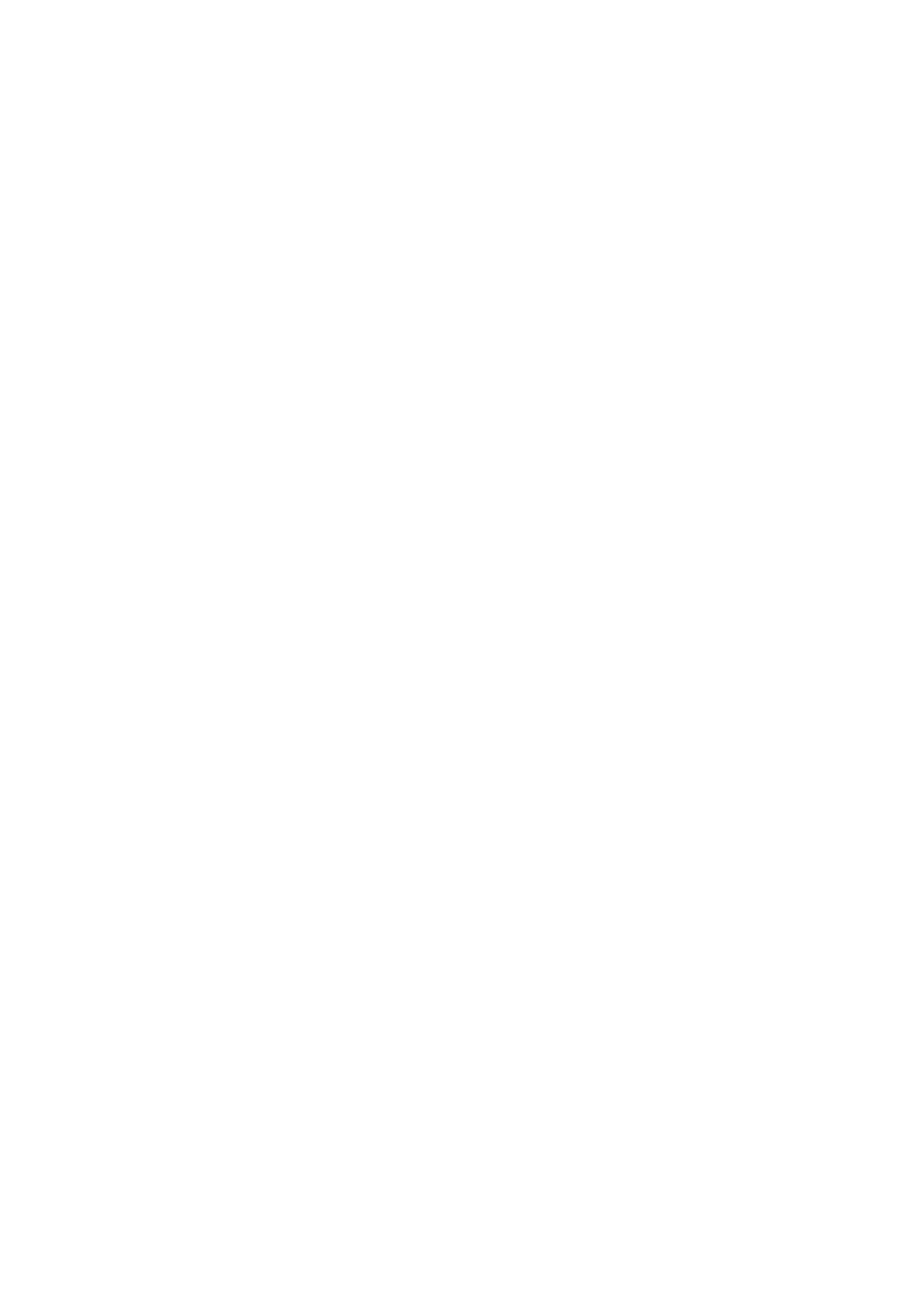### *Workplan 9: Community Based Services*

The community members on most cases mis direct information to wrong forum, instead of directing issues to the right offices.

### *Workplan 10: Planning*

### **(i) Overview of Workplan Revenue and Expenditures**

| <b>UShs Thousand</b>                     | 2015/16                   |                        | 2016/17                          |  |
|------------------------------------------|---------------------------|------------------------|----------------------------------|--|
|                                          | Approved<br><b>Budget</b> | Outturn by<br>end Sept | <b>Proposed</b><br><b>Budget</b> |  |
| A: Breakdown of Workplan Revenues:       |                           |                        |                                  |  |
| <b>Recurrent Revenues</b>                | 0                         | 0                      | 40,748                           |  |
| <b>Locally Raised Revenues</b>           |                           | $\theta$               | 6,758                            |  |
| Multi-Sectoral Transfers to LLGs         |                           | $\Omega$               | 18,904                           |  |
| Urban Unconditional Grant (Non-Wage)     |                           | 0                      | 15,086                           |  |
| <b>Total Revenues</b>                    | $\bf{0}$                  | $\bf{0}$               | 40,748                           |  |
| <b>B: Overall Workplan Expenditures:</b> |                           |                        |                                  |  |
| Recurrent Expenditure                    | 0                         | $\theta$               | 40,748                           |  |
| Wage                                     |                           | $\Omega$               |                                  |  |
| Non Wage                                 |                           | $\Omega$               | 40,748                           |  |
| Development Expenditure                  | 0                         | $\theta$               |                                  |  |
| Domestic Development                     |                           |                        |                                  |  |
| Donor Development                        |                           | 0                      |                                  |  |
| <b>Total Expenditure</b>                 | 0                         | 0                      | 40,748                           |  |

*Revenue and Expenditure Performance in the first quarter of 2015/16*

*Department Revenue and Expenditure Allocations Plans for 2016/17*

Guiding the participatory planning process in the community

### **(ii) Summary of Past and Planned Workplan Outputs**

*Physical Performance in the first quarter of 2015/16*

### *Plans for 2016/17 by Vote Function*

Generate priotised activities at variuos levels for incorporation into the annual plans and budgets, produce the five year development plan

*Medium Term Plans and Links to the Development Plan*

### **(iii) Details of Off-Budget Activities carried out by NGOs, Central Government, the Private Sector and Donors**

### **(iv) The three biggest challenges faced by the department in improving local government services**

*Staffing 1.*

The sector has no staff its still run under the finance sector

*Low community participation 2.*

The level of participation is very low also mostly only stay at home mothers are the only ones who attend planning meetings

*Most Lcs are not active 3.*

This makes community mobilisation difficult

### *Workplan 11: Internal Audit*